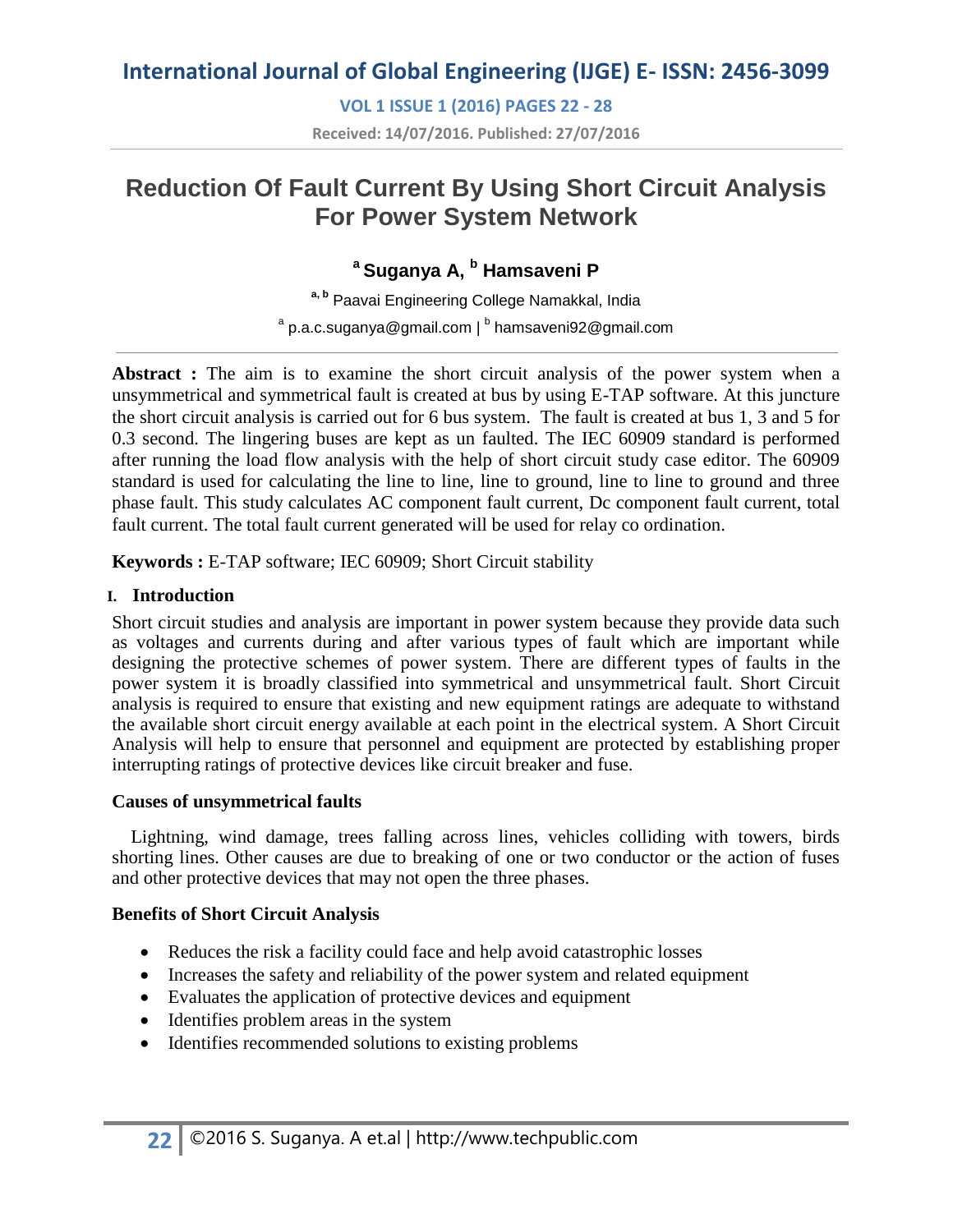**VOL 1 ISSUE 1 (2016) PAGES 22 - 28**

**Received: 14/07/2016. Published: 27/07/2016**

#### **Need For Short Circuit Study**

When heavy current flows through the circuit it has to be protected against the current by disconnecting the faulty section from healthy section by using circuit breaker. For proper choice of circuit breaker, protective relays the estimation of magnitude of fault current, short circuit study is essential. It is more important in order to design or develop the protective schemes for various parts of the system.

#### **Applications of Short Circuit Analysis**

- To select circuit breaker
- To obtain the ratings of switch gear
- For proper relay setting and coordination
- To select relays while line to ground fault is used for earth relays

The faults in the power system are classified as

- Symmetrical fault
- Unsymmetrical fault

#### **Symmetrical Fault**

The fault current in all the phases are equal. It is classified as

• Three phase fault

#### **Unsymmetrical Fault**

The fault current in all the phases are not equal. It is classified into three types

- Line to Line fault
- Line to ground fault
- Double line to ground fault

 Three phase fault is least common after the fault the system remains symmetrical that is balanced. The remaining three faults are unsymmetrical that is unbalanced, after the fault voltages and currents are unbalanced.

#### **II. Software**

The software used for simulation is E-TAP (Electrical Transient Analysis Program). The designer and developer of ETAP is the "Operation Technology, Inc" (OTI). E-TAP is a fully graphical enterprise package that runs on microsoft windows 2003, 2008, XP, vista, and 7operating system. It is the most comprehensive analysis software for the design, simulation, operation, monitoring, control, optimization and automation of power systems. By using this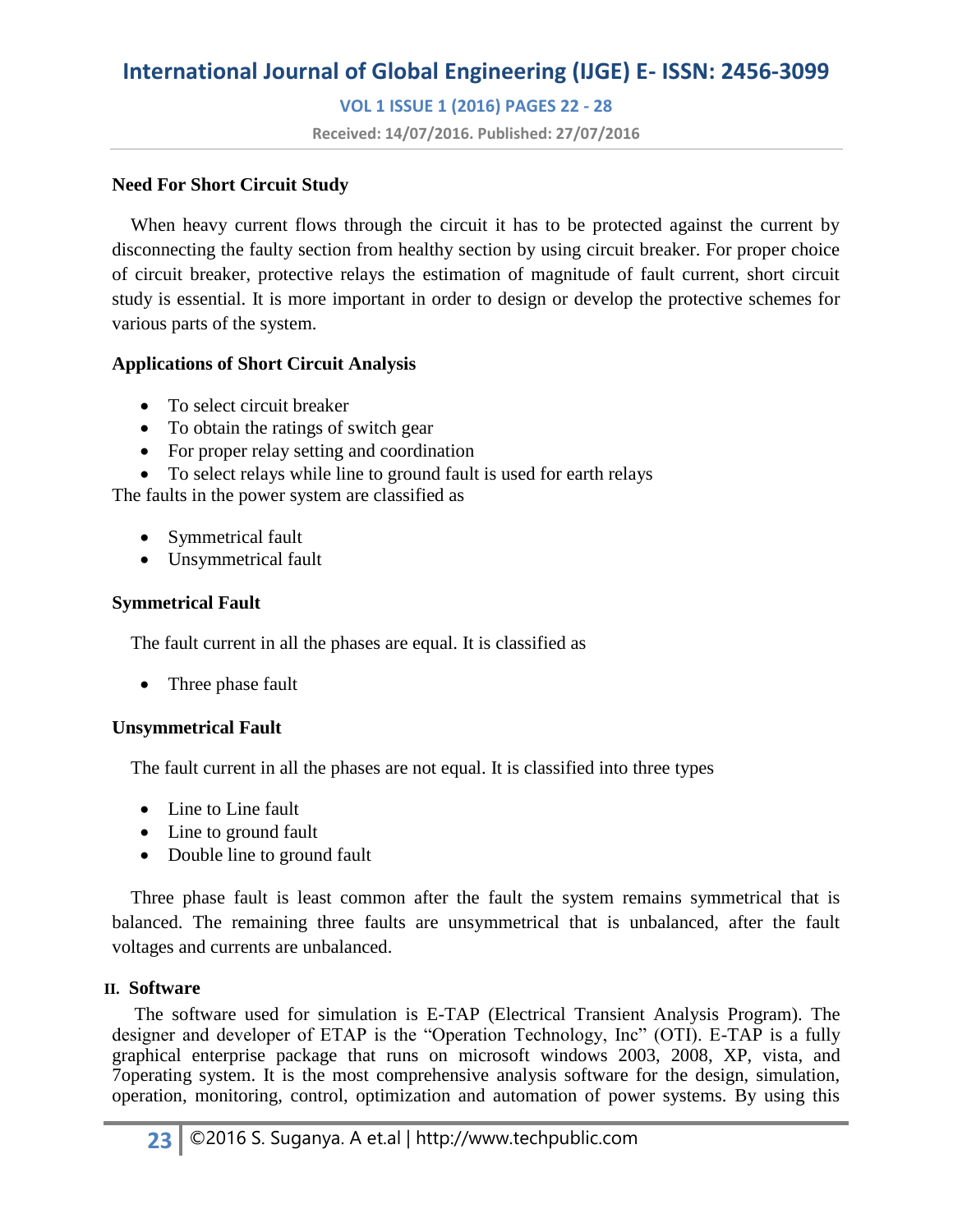**VOL 1 ISSUE 1 (2016) PAGES 22 - 28**

**Received: 14/07/2016. Published: 27/07/2016**

software we can perform different analysis on a bus system, it includes load flow analysis, short circuit analysis, arc flash analysis, harmonic analysis and transient stability analysis etc. Transient stability studies includes identifying critical fault clearing time, checking generator rotor angle stability, preparing and testing load shedding schedule, evaluating relay setting.

III. Simulation Diagram



Fig. 1. Test System

#### **3.1 Input Data**

| <b>TABLE I. Transmission Line Parameters of 6 Bus System</b> |
|--------------------------------------------------------------|
|--------------------------------------------------------------|

| Line           | <b>Bus</b><br>Code | <b>Resistance</b><br>(p.u) | <b>Reactance</b><br>(p.u) |
|----------------|--------------------|----------------------------|---------------------------|
| $\mathbf{1}$   | $1-2$              | 0.05                       | 0.20                      |
| $\overline{2}$ | $2 - 3$            | 0.10                       | 0.50                      |
| 3              | $3 - 4$            | 0.20                       | 0.80                      |
| $\overline{4}$ | $4 - 5$            | 0.10                       | 0.30                      |
| 5              | $5-6$              | 0.20                       | 0.40                      |
| 6              | $6-1$              | 0.10                       | 0.15                      |
| $\overline{7}$ | $2 - 5$            | 0.20                       | 0.50                      |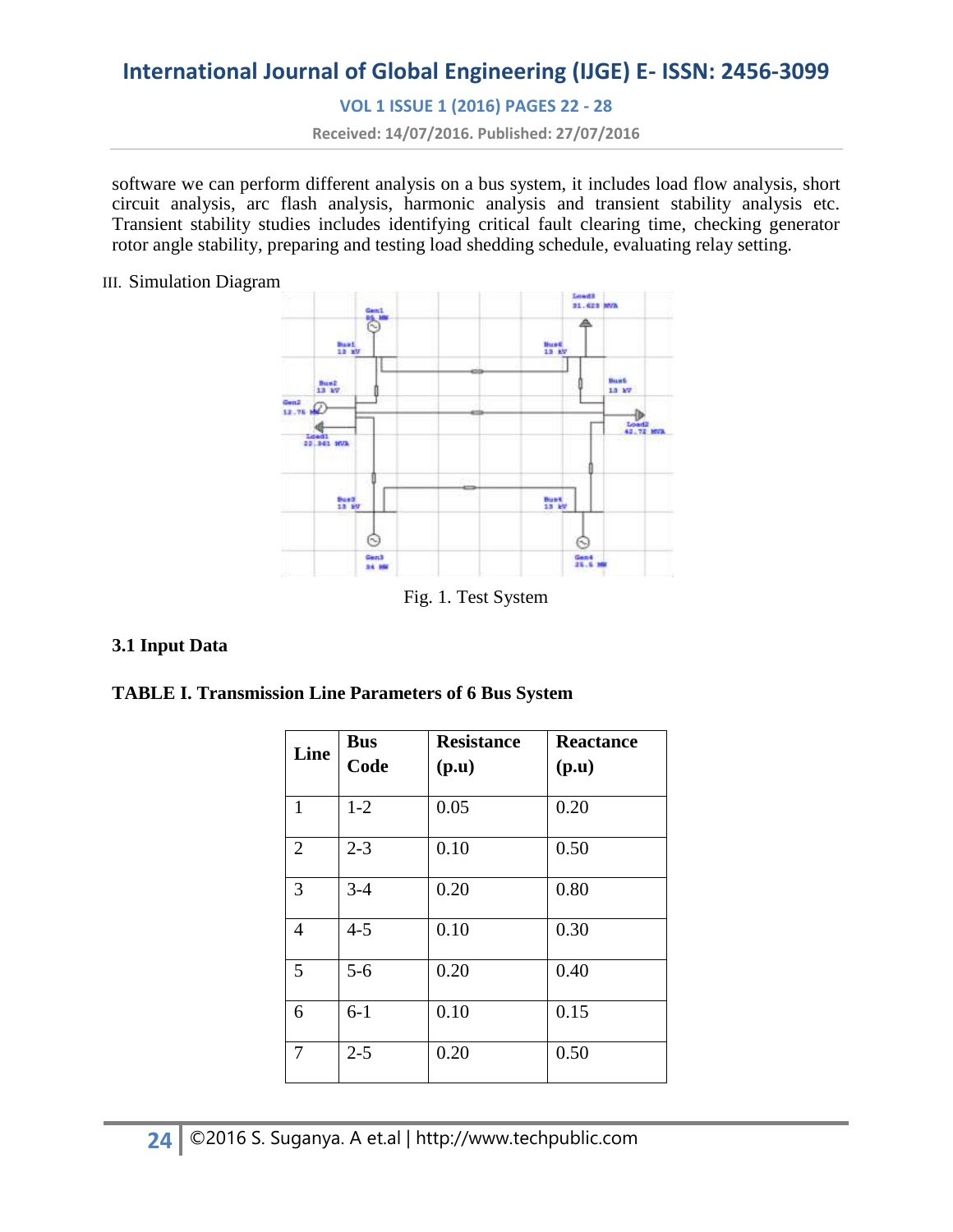### **VOL 1 ISSUE 1 (2016) PAGES 22 - 28**

**Received: 14/07/2016. Published: 27/07/2016**

#### **TABLE II. Generator Data**

| <b>Generator No</b> | <b>MVA</b> | <b>Bus type</b> |
|---------------------|------------|-----------------|
| Generator 1         | 100        | <b>Slack</b>    |
| Generator 2         | 15         | PV              |
| Generator 3         | 40         | PV              |
| Generator 4         | 30         | PV              |

#### **TABLE III. Load Data**

| <b>Bus</b> | <b>MW</b> | <b>MVA</b> |
|------------|-----------|------------|
| Bus 2      | 20        | 10         |
| Bus 5      | 40        | 15         |
| Bus 6      | 30        | 10         |

Table I consists of transmission line parameters that is resistance and reactance values of each lines represented in per unit. Table II consists of generator data's in MVA and type of bus connected to each generator. Table III consists of load data's that is amount of load connected to the bus in MW and MVA ratings.

#### **IV. Load Flow Analysis**

 The study of various methods of solution to power system network is referred to as load flow study. The information obtained from the load flow study is magnitude and phase of bus voltages, real and reactive power flow in each line and line losses. The buses of power system can be classified as

- Load bus or PQ bus
- Generator bus or PV bus
- Slack bus or swing bus

#### **Load bus**

Real and reactive power of bus is precise. The voltage is to vary within the limit.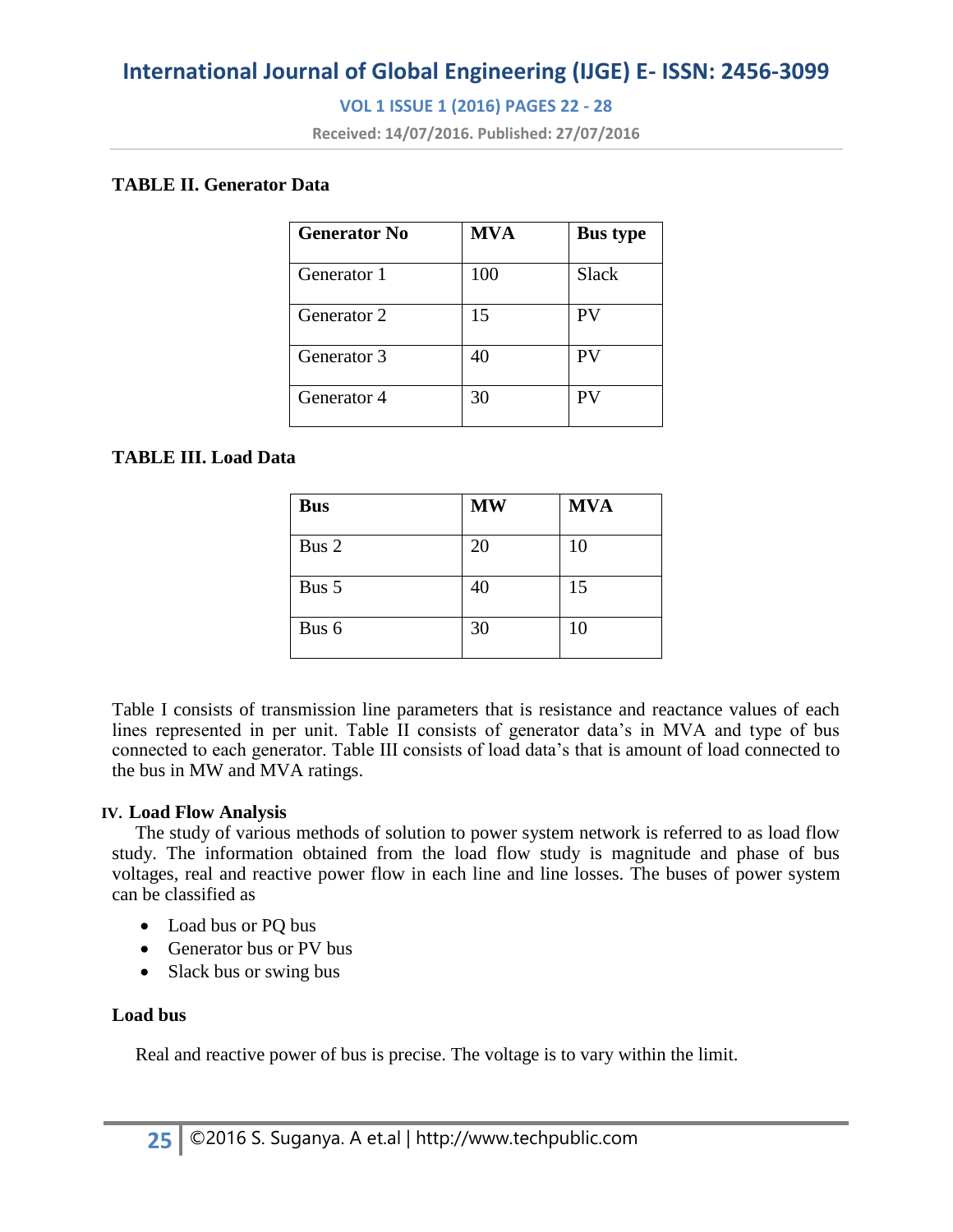**VOL 1 ISSUE 1 (2016) PAGES 22 - 28**

**Received: 14/07/2016. Published: 27/07/2016**

#### **Swing bus**

The magnitude and phase of bus voltage is precise. The swing bus is the reference bus for load flow solution. One of the generator bus is selected as swing bus. It is used to account transmission line losses.

 For load flow analysis gauss seidel, newton raphson and fast decoupled methods are used. In this paper newton raphson method is used because it is faster, more reliable, results are accurate, requires less number of iterations. The first generator connected to the bus is kept as slack bus. Initially load flow analysis had to be performed to determine the power consumed by each loads.

#### **V. Simulation Result and Discussion**

 The short circuit study is analyzed for 6 bus system. For initial load flow solution newton raphson method is used. The maximum number of iteration is 3, the solution precision for initial load flow is 0.000001, the time increment for integration steps is 0.001, the total simulation time will be 5 seconds and the plot time step will be of 10.

 The symmetrical and unsymmetrical fault is created at bus 1, 3 and 5 for 0.3 second and with the help of short circuit study case editor. The IEC 60909 study is run in order to determine AC symmetrical short circuit current  $(Y_k)$ , peak short circuit current  $(i_p)$ , steady state short circuit current  $(I_k)$ .

The I"k is th rms value of symmetrical short circuit current determined by

 $c.U_n$  $I \forall \kappa =$  ------ $\sqrt{3Z}\kappa$ 

Where

 $Z_k$  = equivalent impedance at fault location

 $C =$ voltage factor

The peak current can be calculated by

$$
\mathrm{Ip}=\sqrt{2^*}\mathrm{k^*}\Gamma^*_{\mathrm{k}}
$$

#### Where

K is function of X/R ratio. X/R ratio depends on method selected for calculation using study case editor toolbar. method A for uniform X/R ratio, method B for meshed network and method c for non meshed network.

 The standard IEC 61363 is used to perform three phase fault. This study is used to determine DC offset, short circuit current envelope, AC component in percentage for total short circuit current at faulted buses.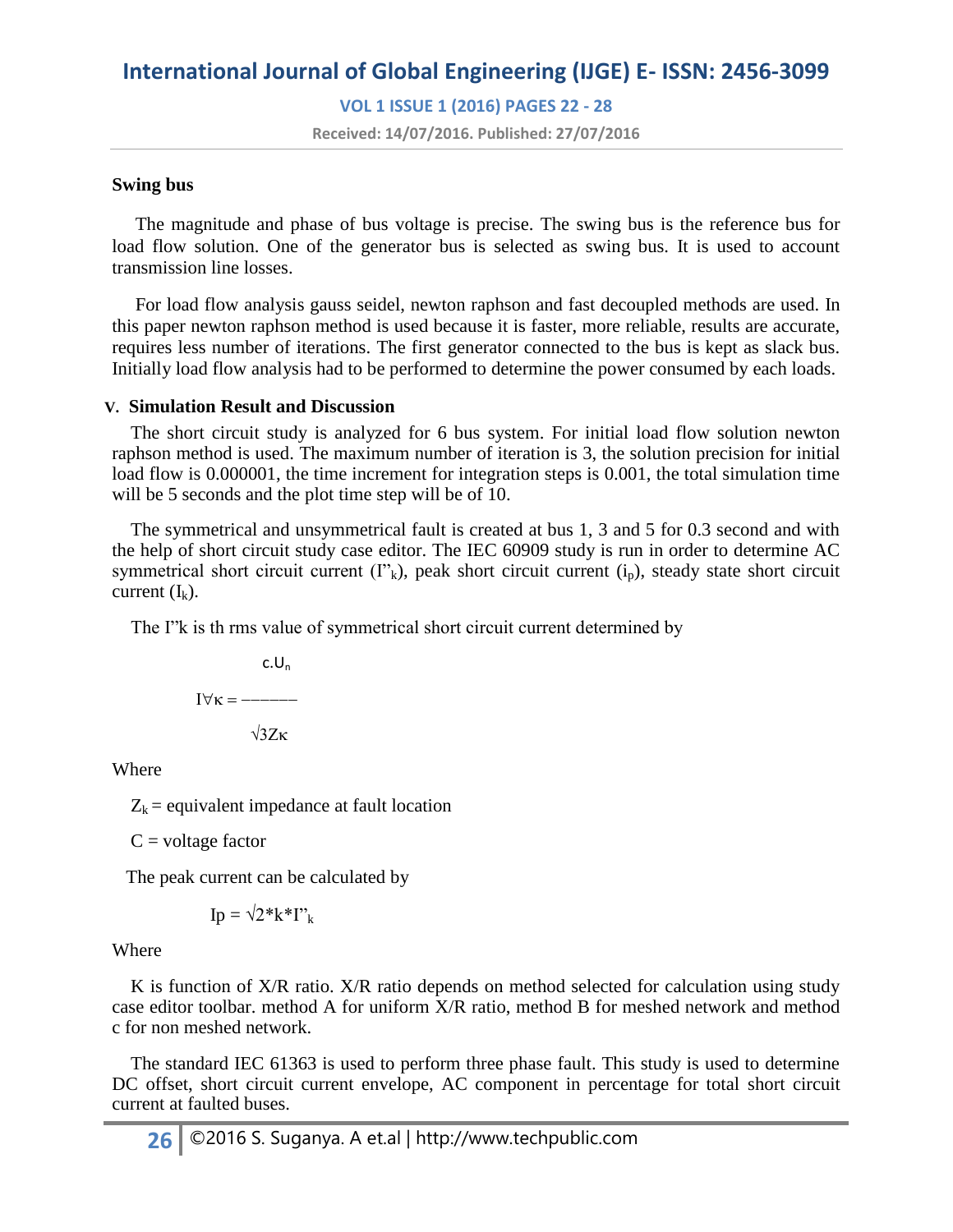### **VOL 1 ISSUE 1 (2016) PAGES 22 - 28**

**Received: 14/07/2016. Published: 27/07/2016**

The total fault current at different buses that is bus 1, 3 and 5 are shown in figure 2.



Time (sec)

Fig. 2. Total Fault Current at Different Buses

#### **TABLE IV. Short Circuit Analysis Result**

| Bu           | <b>Three Phase</b>          |         |                | Line to Ground                         |         |       |
|--------------|-----------------------------|---------|----------------|----------------------------------------|---------|-------|
| S            | Fault                       |         |                | Fault                                  |         |       |
|              |                             |         |                |                                        |         |       |
| ID           | $\mathbf{I}''_{\mathbf{K}}$ | $i_{p}$ | $I_k$          | $\mathbf{I}''_{\phantom{a}\mathbf{K}}$ | $i_{p}$ | $I_k$ |
|              |                             |         |                |                                        |         |       |
|              | 38.0                        |         | 38.0           | 50.                                    | 128.4   |       |
| $\mathbf{1}$ | 2                           | 96.07   | $\overline{2}$ | 8                                      | 5       | 50.8  |
|              |                             |         |                |                                        |         |       |
|              | 23.9                        |         | 23.9           | 36.                                    | 88.59   |       |
| 3            | 2                           | 58.34   | $\overline{2}$ | 3                                      | 1       | 36.3  |
|              |                             |         |                |                                        |         |       |
|              | 23.0                        |         | 23.0           |                                        | 75.44   |       |
| 5            | 8                           | 49.81   | 8              | 35                                     | 8       | 35    |
|              |                             |         |                |                                        |         |       |

| Line to Line                |                | Line to Line to Ground |         |                           |       |
|-----------------------------|----------------|------------------------|---------|---------------------------|-------|
| $\mathbf{I}''_{\mathbf{K}}$ | 1 <sub>p</sub> | $I_k$                  | $I''_K$ | $\mathbf{i}_{\mathrm{p}}$ | $I_k$ |
| 35.38                       | 89.4           | 35.38                  | 46.83   | 118                       | 46.8  |
| 25.21                       | 61.5           | 25.21                  | 30.54   | 74.5                      | 30.5  |
| 24.52                       | 52.9           | 24.52                  | 29.8    | 64.3                      | 29.8  |